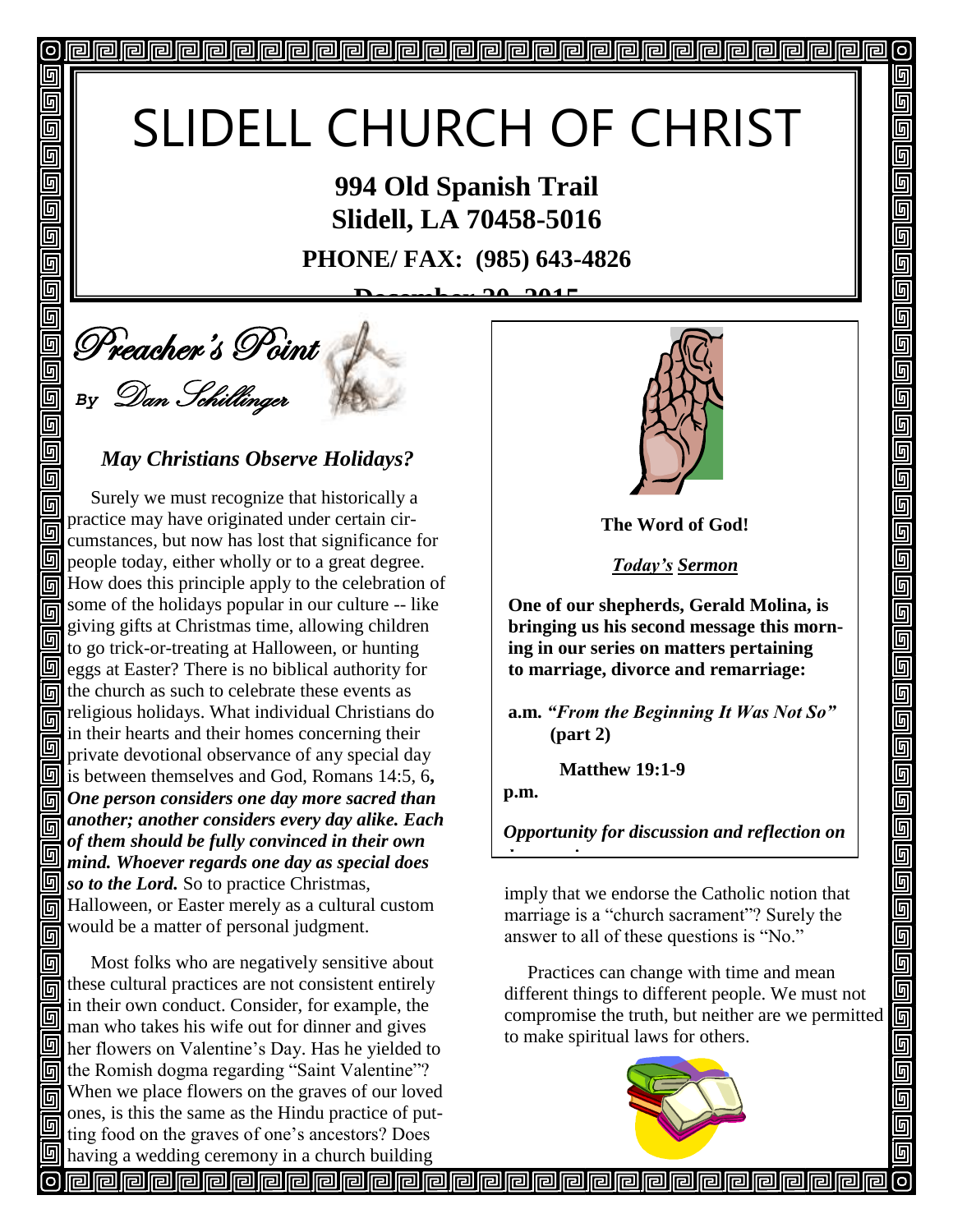$\boldsymbol{\mathsf{[o]}}$  $\overline{\mathsf{O}}$ 

**PPPPPPPPPPPPPPPPPPPP** 

## Welcome Wisitors!

回

回

回 回

回

画

靣 回

靣 回  $\Box$ 回

回  $\overline{\mathbb{D}}$ 

 $\overline{\overline{\mathbb{G}}}$ 靣 面 回 回 回 回 回  $\overline{\mathbb{G}}$ 

u<br>U

 $\overline{\mathbb{G}}$ 同

同

回

回

回 回

回 回

**We are pleased to have the opportunity to welcome you to our service. We think you will find our congregation family to be one that enthusiastically embraces newcomers and warmly welcomes them into our fellowship. We hope you feel right at home as you join us in worship, praise and thanksgiving.**

Sermon Series Reminder!

Continuing our Sunday morning sermon series on discerning God's will as it pertains to matters of marriage, divorce and remarriage, one of our shepherds, Gerald Molina, is presenting his second message this morning. Gerald is planning on preaching most of the remaining sermons.

### Children's Bible Hour Hosts Holiday Dinner & Cookie/Dessert Swap Early This Afternoon!

Early this evening, Sunday, December 20<sup>th</sup>, following our second service, the congregation 同 is invited to attend a dinner hosted by our **"Children's Bible Hour Class**." Dinner is 同 provided, but everyone is asked to bring some cookies or a dessert to share for a cookie swap.  $\boxed{\blacksquare}$  If possible, everyone is also encouraged to **Follo** bring another dozen cookies for our cookie ministry.

The Ladies Bible Class & Stitches of Love will not meet again, due to the holidays, until January 5.

#### "*REMEMBER IN PRAYER*



 **The victims of continuing Islamic terrorism around the world**

" *ENCOURAGE"*

回

回

回

回

<u>alai</u>

900000

回

واواواواواواواواواواواواواواواواوا

 $\overline{\blacksquare}$ 

<u>ia al</u>

 $\overline{\mathbb{D}}$ 

<u>ele</u>

<u>s s s</u>

回

The family of **James Martinez** (nephew of Paul & Teresa Moragne), whose 17 year-old daughter perished in a vehicle accident last week. This in addition to James's mother passing away in September.

 The family of **Dan Alderete**, a former member here, who passed away from cancer in San Antonio, Texas on Friday, 27 November (the day after Thanksgiving). A wake and memorial service for Dan was held in Honaker's Funeral Home on Tuesday.

 **Roger Waters** (Shirley Fowler's brother, of Granada, MS) - received chemotherapy for lung cancer last week and is now likely going into hospice care at home.

 **Tim Woods** (husband of Jesse Fowler's niece) - has colon cancer that has metastasized into his lungs. Doctors do not give him long to live.

 **Angel Mangus** (of Houston, TX, niece of Carl Mangus) - afflicted with inoperable stage 4 brain cancer.

 **Lester Lee** (father of the boss of Paul Moragne, Jr.) - has pancreatic cancer and had surgery for it recently.

 **Daniel Ballentine** (brother of Paul Moragne's good friend) - victim of a vehicular accident in Shreveport.

 **Andy & Chris Shoemaker** (two grandsons of Mr. Dale) - recovering from injuries sustained in a recent auto accident in Pennsylvania.

 **Sydne Wilcox** (Mr. Dale's granddaughter) recovering from foot and leg surgery recently.

 **Marvin Phillips** (well-known former minister at the Garnett Road church in Tulsa, OK, who led the Soul-Winning Workshops there) - in hospice care with heart problems.

~ ~ ~ ~ ~ ~ ~ ~ ~ ~  $\sim$  ~ ~ ~ ~ ~ ~ ~ ~ ~ ~ ~ ~ ~ ~ ~ ~ ~ ~ ~ ~ ~ ~ ~ ~ ~ ~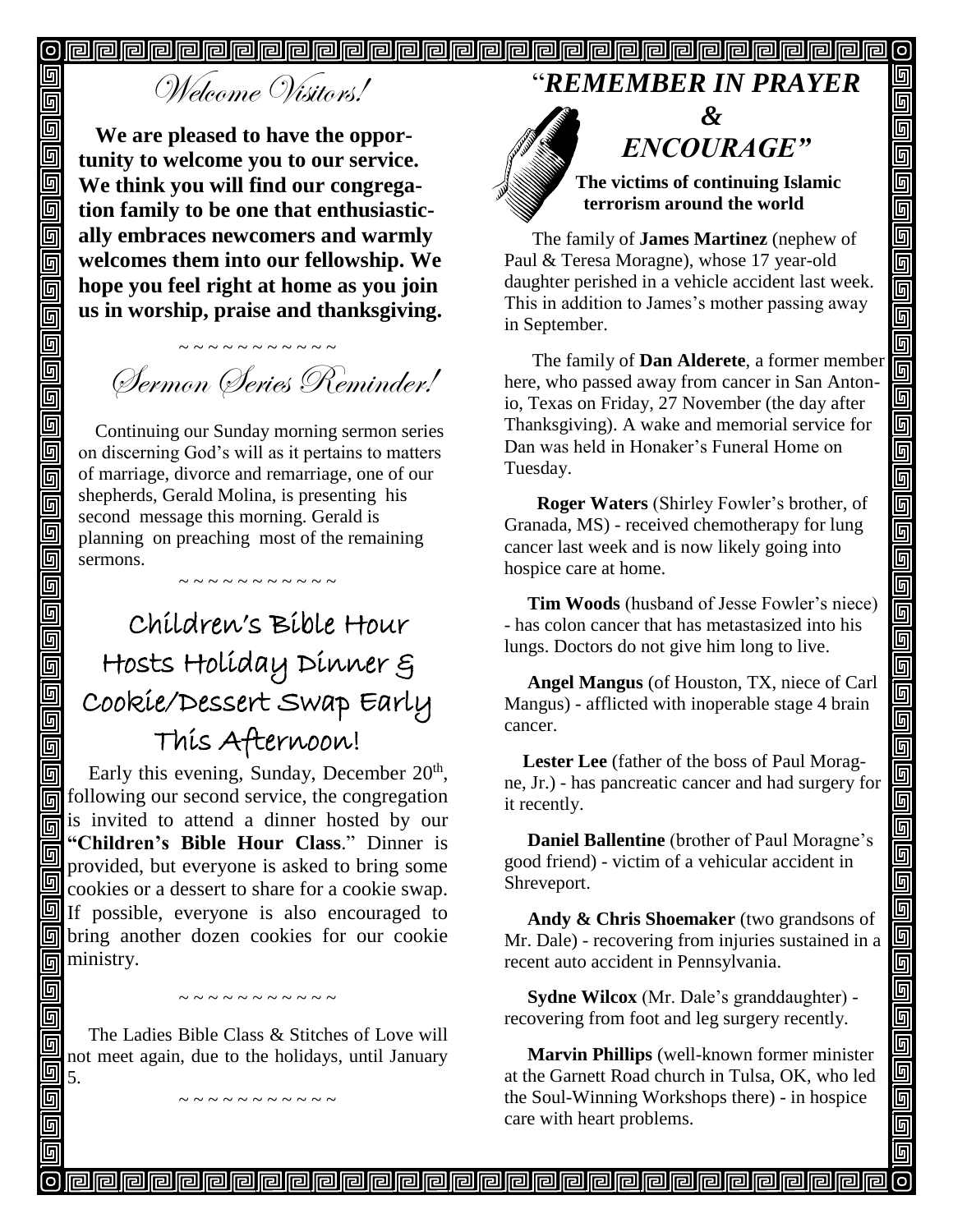#### 

圆 **Dan Ledford** (a preacher of the church in Alabama) - diagnosed as having a brain tumor.

回  **Donald Boudreaux** (age 86, brother-in-law to **Joyce LeBlanc)** - diagnosed with renewed cancer.

同  **James Baker** (Schillinger's grandson, in the  $\overline{\mathbb{S}}$  third-grade) - has had trouble in school recently, **n** resulting in his undergoing for the next two and a half months an evaluation and processing for eligibility for special education services. 同

 The father-in-law of **Nancy Reece** (a member 回 at the Tammany Oaks church) - hospitalized in 同 Iowa with dementia and other problems. 同

 **Martha Swint** (a member at the Tammany 同 Oaks church) - age 82, suffered a recent heart 回 attack. 回

 **Kimberley Carter** - diagnosed with Epstein-同 Barr syndrome (mononucleosis). And her liver En Barr syndrome consumers a state share some<br>enzyme readings indicate she may have some  $\overline{\mathbb{S}}$  other issues as well.

同  **Toni Doreaux** (Jamie Lawrence's' sister-in- $\Box$  law) - may require permanent dialysis treatments  $\textcolor{red}{\blacksquare}\textcolor{red}{\blacksquare}$ soon.

回  **Larry Covington** (co-worker of Dorsie's) hospitalized in an ICU in Jackson, MS with **<u>on</u>** breathing difficulties and low oxygen.

回  **Rose Acker** - is experiencing periodic brief hospitalizations for congestive heart fluid  $\overline{\mathbb{F}}$  retention

同

回

回

 **Ronald Molina** (Gerald's brother, in E. Ten**n** nessee) - battling prostate cancer.

回  **Roger Whitley** (in-law of the Moragnes) suffering from emphysema in North Carolina.

回 **Jase Roig** (premature infant son of Colton **Roig)** - pray for God's healing hand to be upon  $\overline{\mathbb{S}}$  through his long-term health problems of an  $\overline{m}$  arachnoid cyst in his brain, and cardiac openings  $\overrightarrow{m}$  that have not yet healed.

 **Jessica Jackson** (daughter of a friend of George Roig) - age 26, suffering chronic headaches and depression which have only meadachers.

 **Marie Peterson** - recovering at home from recent surgery.

 $\overline{\mathsf{O}}$ 

回 回 回

靣 画

واواواواواواواواواواواواوا

iolo<br>Die

画 回

Ō 回

回  $\blacksquare$ 

90

<u> g g g</u>

elelele

00000

 **Mildred Tymkiw** - has returned to her home to continue her recovery from heart surgery. She was able to attend morning worship last Lord's Day. Calls are very much appreciated, but not visits please at this time.

 **Jerry Kimbrough** (former member here, now at the church of Christ at S. Baton Rouge) - diagnosed with cancer in his eye, and will be undergoing chemotherapy soon. Î

 **Shirley Ervin** - thanksgiving that she is healing following recent neck surgery and is striving now to return to normal activity levels.

 **Debbie Grabert** (former member here, now of Lafourche Parish) - being treated for a staph infection.

 **Stephanie Smith** (sister of Kevin Cox) - needs surgery for her right shoulder, but a calcium deficiency won't permit this now.

**Zach Steele** - suffering now from abnormal cells in his blood called myelodysplastic syndrome (MDS). It is what can be called a "second cancer." It's not cancer, but can be, and in his case is a result/side effect of previous treatments for cancer.

Zach will be having chemo and selective radiation treatments periodically for the foreseeable future.

**Rosa Nuñez** (good friend of the Vargas family) - having serious painful health problems.

**Jessica Fowler** (Jesse and Shirley's granddaughter, a resident of Lockport, LA**) -** facing severe personal problems.

**Terri Jones** - pray that she'll come to feel better through her negative phases in her Epstein-Barr disorder.

**Dale Epperley** - awaiting a new prosthesis that will relieve the pain and inflammation in his leg.

**Gerald Molina** - still seeing doctors for spinal stenosis.